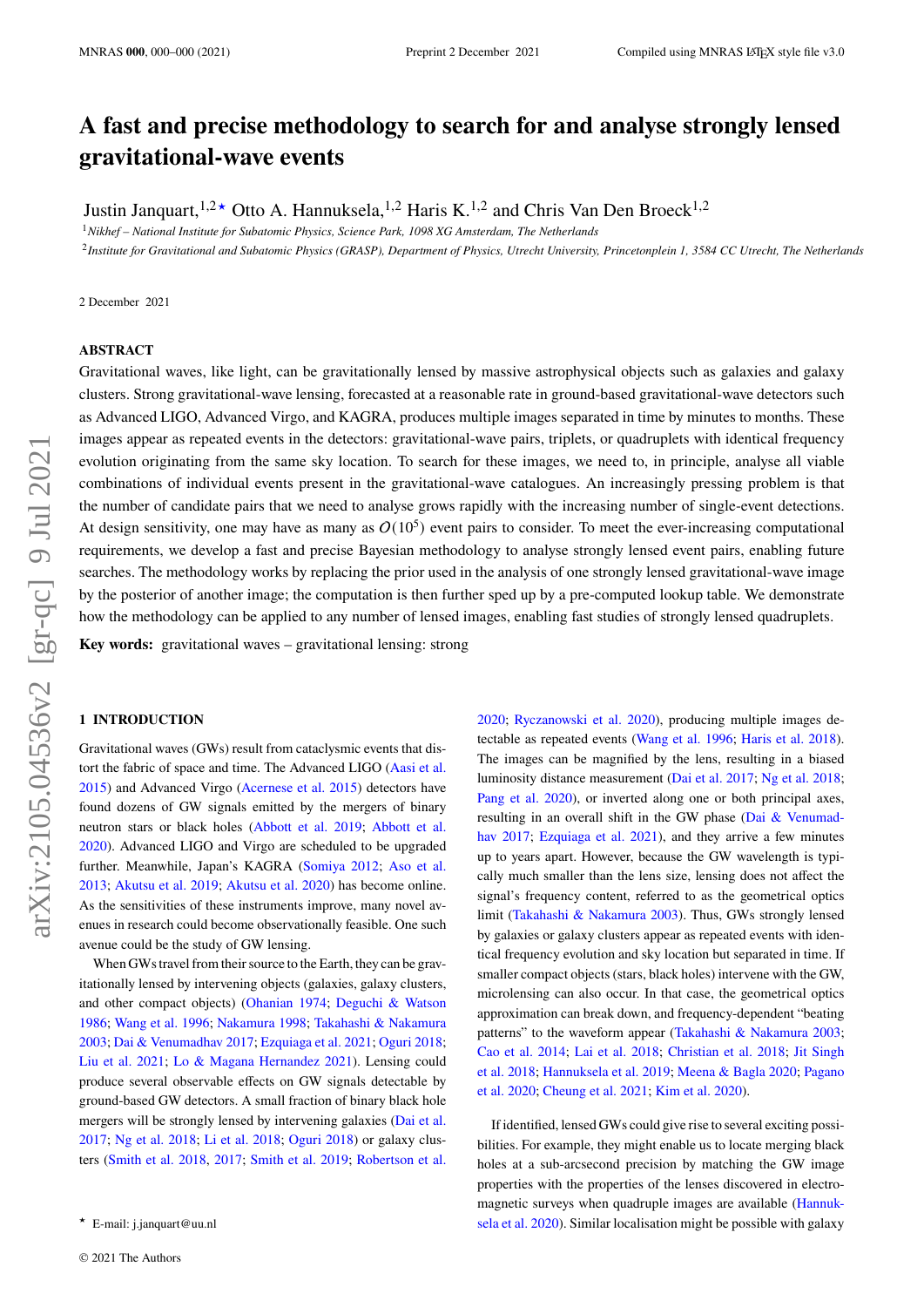cluster lensing even when only a signal double is found, owing to the rarity of the cluster lenses [\(Smith et al.](#page-7-10) [2017;](#page-7-10) [Ryczanowski et al.](#page-7-13) [2020\)](#page-7-13) (see also Refs. [\(Sereno et al.](#page-7-17) [2011;](#page-7-17) [Yu et al.](#page-7-18) [2020\)](#page-7-18)). When accompanied by an electromagnetic counterpart, they could enable precision cosmography studies owing to the sub-millisecond lensing time-delay measurements granted by GW observations [\(Sereno](#page-7-17) [et al.](#page-7-17) [2011;](#page-7-17) [Liao et al.](#page-7-19) [2017;](#page-7-19) [Cao et al.](#page-6-21) [2019;](#page-6-21) [Li et al.](#page-7-20) [2019b\)](#page-7-20). Additionally, lensed GWs might enable improved GW propagation tests by comparing the lensing time delay of strongly lensed waves with their transient electromagnetic counterparts to measure the speed of gravity relative to the speed of light [\(Baker & Trodden](#page-6-22) [2017;](#page-6-22) [Fan](#page-6-23) [et al.](#page-6-23) [2017\)](#page-6-23). Moreover, strongly lensed events allow us to detect the same event multiple times at different detector orientations, effectively multiplying the number of detectors by the number of images to arrive at an enlarged (synthetic) detector network; this could be exploited to probe the full GW polarisation content, including alternative polarizations [\(Goyal et al.](#page-6-24) [2021\)](#page-6-24). Another prospective avenue is detecting intermediate-mass and primordial black holes through microlensing observations [\(Lai et al.](#page-6-14) [2018;](#page-6-14) [Jung & Shin](#page-6-25) [2019;](#page-6-25) [Diego](#page-6-26) [2020;](#page-6-26) [Oguri & Takahashi](#page-7-21) [2020\)](#page-7-21).

The principal idea to search for strong lensing is to locate event pairs (and from there, possibly triplets and quadruplets) with similar detector-frame parameters arriving at the detector from the same sky location. To assess if an event is strongly lensed, we compare the likelihood that an event pair is lensed against the likelihood that they were produced by astrophysical coincidence. Two parameterestimation-based approaches exist to do this. The first one is the posterior-overlap methodology, which performs a Gaussian kernel density estimation (KDE)-based fit on the single event posterior density functions. It then tests if any given event pair is consistent with lensing by assessing the consistency of the posteriors [\(Haris](#page-6-12) [et al.](#page-6-12) [2018\)](#page-6-12). This approach allows for rapid tests on large quantities of data. The second approach, joint parameter estimation analysis, abandons the KDE-based fits in favour of sampling the full joint likelihood, enabling improved accuracy [\(Liu et al.](#page-7-6) [2021;](#page-7-6) [Lo &](#page-7-7) [Magana Hernandez](#page-7-7) [2021\)](#page-7-7).

An increasingly pressing problem is the rising computational demand of these strong lensing analyses. As an order-of-magnitude estimate, at design sensitivity, the number of observed GW events is likely to reach  $O(10^3)$  [\(Ng et al.](#page-7-8) [2018\)](#page-7-8), which results in ~ 5×10<sup>5</sup> event pairs. Even after dropping event pairs which show significant mismatch in the inferred parameters, there would be a large number of event pairs that need to be analysed. To address the rising computational demand, we develop a new method: A fast and precise way to analyse strongly lensed GW event pairs by using the posterior of one event of the event pairs as a prior for the analysis of the other event in an importance sampling procedure. We further accelerate the methodology with a *fast likelihood computation*. The methodology fills the gap between posterior-overlap [\(Haris et al.](#page-6-12) [2018\)](#page-6-12) and joint parameter estimation [\(Liu et al.](#page-7-6) [2021;](#page-7-6) [Lo & Magana](#page-7-7) [Hernandez](#page-7-7) [2021\)](#page-7-7) methodologies in terms of speed and precision, enabling fast but still relatively accurate strong lensing analyses.

We summarise the relevant strong lensing theory and how it manifests itself in the detectors in Sec. [2.](#page-1-0) We describe the Bayesian framework and the approximations involved in our methodology to study strongly lensed events in Secs. [3,](#page-2-0) [4,](#page-2-1) and [5.](#page-3-0) We provide an example of a typical use case by analysing a non-lensed and a lensed pair in Sec. [6.](#page-3-1) We detail how one can use our approach to analyse multiple images in Sec. [7](#page-5-0) and demonstrate an example application in Sec. [8.](#page-5-1) A summary, conclusions, future outlook are given in Sec. [9.](#page-6-27)

#### <span id="page-1-0"></span>**2 STRONGLY LENSED GRAVITATIONAL WAVES**

Strong lensing splits the GWs into multiple potentially observables images, which are categorised by their image type. Type-I images correspond to the minimum of the Fermat potential and leave the overall shape of the GWs unaffected. Type-II images are saddle points of the potential and Hilbert-transform the GWs. Finally, Type-III images correspond to the maximum of the Fermat potential and invert the original image and thus the waveform. Such images are typically captured by an overall phase shift of the waveform, referred to as the Morse phase [\(Dai & Venumadhav](#page-6-8) [2017;](#page-6-8) [Ezquiaga](#page-6-9) [et al.](#page-6-9) [2021\)](#page-6-9). Besides the potential image inversions and Hilbert transforms, the images can also be magnified.

The lens is often a galaxy or galaxy cluster. Galaxy lensing typically produces two or four Type-I/II bright images (although a fifth, Type-III bright central image can be observed in rare cases when the density slope of the galaxy is very shallow [\(Collett &](#page-6-28) [Bacon](#page-6-28) [2016;](#page-6-28) [Dahle et al.](#page-6-29) [2013;](#page-6-29) [Collett et al.](#page-6-30) [2017\)](#page-6-30)) separated by a few minutes to months [\(Ng et al.](#page-7-8) [2018;](#page-7-8) [Haris et al.](#page-6-12) [2018\)](#page-6-12).

Compared to galaxy lenses, galaxy cluster lenses can have much more complex lens morphologies, and therefore can produce a much richer spectrum of images, separated by up to years [\(Smith](#page-7-9) [et al.](#page-7-9) [2018,](#page-7-9) [2017;](#page-7-10) [Smith et al.](#page-7-11) [2019;](#page-7-11) [Robertson et al.](#page-7-12) [2020;](#page-7-12) [Ryczanowski et al.](#page-7-13) [2020\)](#page-7-13). Irrespective of the lens configuration, each lensed image will arrive at the detector as a Type-I, Type-II, or Type-III image, separated by times  $t_i$ , and have their intensities magnified by factors  $\mu_i$ . Thus, the search approach is usually phenomenological and agnostic to the specific lens configuration that produced the images.

However, we note that the lensed time delays and image types can be forecasted statistically, at least for galaxy lenses [\(Oguri](#page-7-5) [2018;](#page-7-5) [Haris et al.](#page-6-12) [2018\)](#page-6-12). Such statistical information would improve the discriminatory power of our searches, and we expect to pursue this in future work.

Consequently, in the frequency domain, the GW waveform of the  $i<sup>th</sup>$  image is modified such that it arrives with a time delay  $t_i$ , experiences an overall magnification  $\mu_i$  due to the focusing by lensing, $\frac{1}{x}$  $\frac{1}{x}$  $\frac{1}{x}$  and can be inverted/Hilbert-transformed, an effect captured in an overall complex "Morse factor" (phase shift)  $n_i$  [\(Dai](#page-6-8) [& Venumadhav](#page-6-8) [2017;](#page-6-8) [Ezquiaga et al.](#page-6-9) [2021\)](#page-6-9):

<span id="page-1-2"></span>
$$
\tilde{h}^j_L(f;\theta,\mu_j,t_j,n_j)=\sqrt{\mu_j}e^{(2\pi i f t_j-i\pi n_j\text{sign}(f))}\tilde{h}_U(f;\theta)\,,\quad \, (1)
$$

where  $\tilde{h}_{II}(f; \theta)$  is the frequency-domain waveform in the absence of lensing with the usual set of binary parameters  $\theta$ , and  $\tilde{h}^j$  $\int_{L}^{j}(f; \theta, \mu_j, t_j, n_j)$  is the lensed frequency-domain waveform; for an illustration of a lensed waveform, see Fig. [1.](#page-2-2)

Note that the image parameters enter the GW waveform in an overall multiplicative factor, which can easily be decoupled from the rest of the waveform. For brevity, we will denote the individual image properties (magnifications, time delays, Morse factors) by

<span id="page-1-1"></span><sup>&</sup>lt;sup>1</sup> The magnification factor corresponds to the inverse of the determinant of the lensing Jacobian matrix [\(Schneider et al.](#page-7-22) [1992a;](#page-7-22) [Haris et al.](#page-6-12) [2018\)](#page-6-12).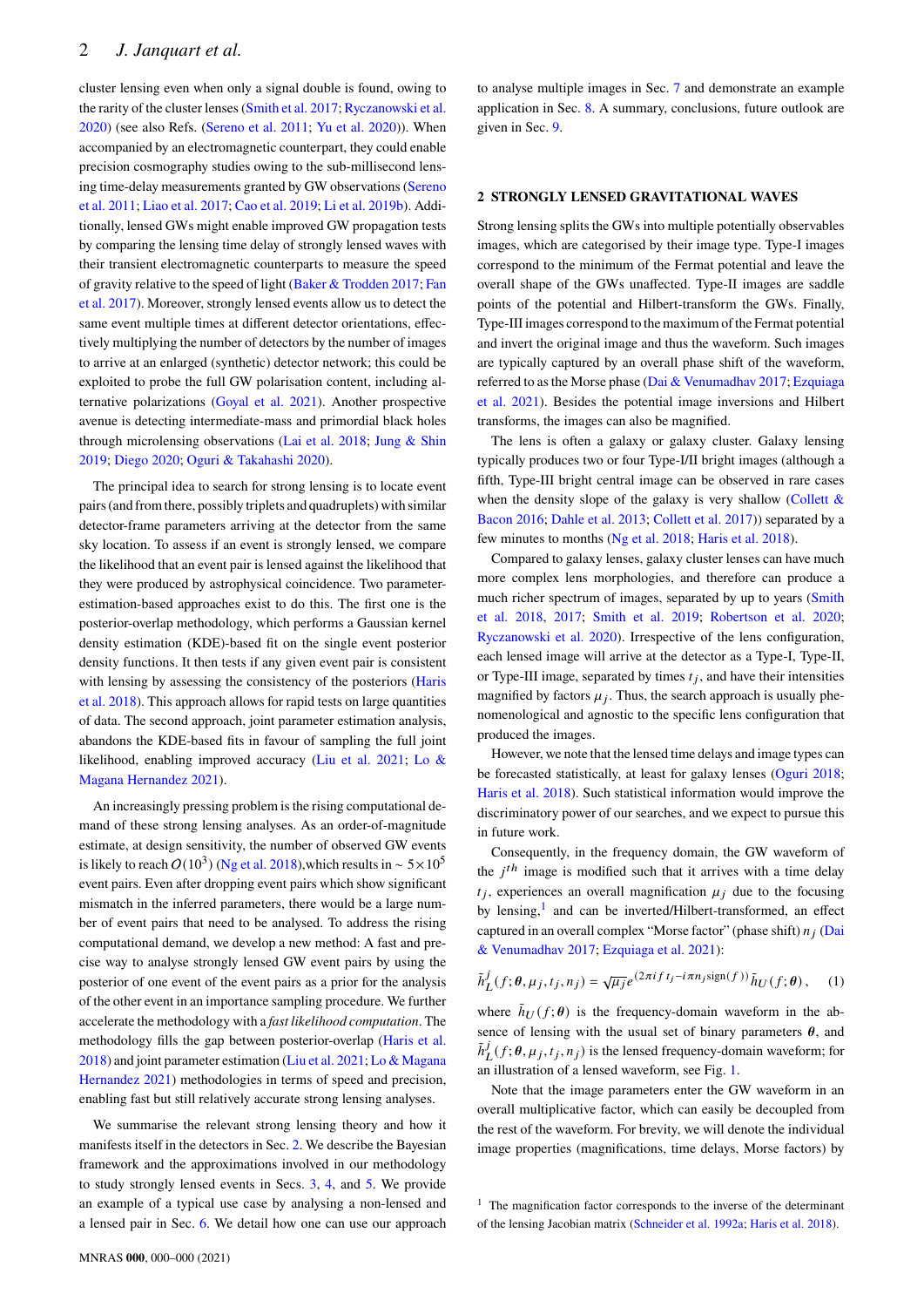

<span id="page-2-2"></span>**Figure 1.** Two strongly lensed gravitational-wave images of a single binary black hole event. The lens magnifies the two waves differently, and that is why their amplitudes are different. One of the images has also been inverted by a lens, and thus there is a relative phase difference between the waveforms. Normally, the two images would arrive at different times. However, here the two waveforms have been time-shifted to superpose them.

 $\Lambda_i$ . An overview of the notations used in this work can be found in Table [1.](#page-3-2)

We can absorb the  $\mu_j^{1/2}$  into an observed luminosity distance  $d_{\tau}^{\text{obs},j}$  $\mathcal{L}^{obs,j}$  and the time-delay due to lensing into an observed coalescence time  $t_c^{\text{obs},j}$ , such that

$$
d_L^{\text{obs},j} = \frac{d_L}{\sqrt{\mu_j}}\,,\tag{2}
$$

$$
t_c^{\text{obs},j} = t_c + t_j \,,\tag{3}
$$

where  $d_L$  and  $t_c$  are the true luminosity distance and coalescence time.

# <span id="page-2-0"></span>**3 THE STRONG LENSING HYPOTHESIS**

Under the lensed hypothesis  $H_L$ , when a GW from an image j enters an interferometer, the data stream

$$
d_j(t) = n_j(t) + h_L^j(t; \theta, \Lambda_j)
$$
\n(4)

where  $n_i(t)$  is the detector noise contribution, and  $h_i^j$  $\frac{j}{L}(t; \pmb{\theta}, \mathbf{\Lambda}_j)$  is the lensed GW as seen by the detectors. For two observed lensed images, the two different data streams containing a lensed signal are connected through the binary parameters  $\theta$ , such that the joint evidence (neglecting selection effects) [\(Liu et al.](#page-7-6) [2021;](#page-7-6) [Lo & Magana](#page-7-7) [Hernandez](#page-7-7) [2021\)](#page-7-7)

$$
p(d_1, d_2 | \mathcal{H}_L) = \int p(d_1 | \theta, \Lambda_1) p(d_2 | \theta, \Lambda_2)
$$
  
 
$$
\times p(\theta, \Lambda_1, \Lambda_2) d\theta d\Lambda_1 d\Lambda_2,
$$
 (5)

where  $p(d_1|\theta, \Lambda_1)$  and  $p(d_2|\theta, \Lambda_2)$  are the individual likelihoods [\(Veitch & Vecchio](#page-7-23) [2010\)](#page-7-23) and  $p(\theta, \Lambda_1, \Lambda_2)$  is the prior.

Under the usual non-lensed hypothesis  $\mathcal{H}_U$ , the data streams take the form

$$
d_j(t) = n_j(t) + h_U^j(t; \theta_j),
$$
\n(6)

where  $\theta_i$  are the binary parameters of the  $j<sup>th</sup>$  waveform, and  $h^j$  $\mathcal{L}_U^j(t; \theta_j)$  is the waveform projected onto the detector frame. Under the unlensed hypothesis, the data streams contain unrelated signals, such that the joint evidence [\(Liu et al.](#page-7-6) [2021;](#page-7-6) [Lo & Magana](#page-7-7) [Hernandez](#page-7-7) [2021\)](#page-7-7)

$$
p(d_1, d_2 | \mathcal{H}_U) = \int p(d_1 | \boldsymbol{\theta}_1) p(d_2 | \boldsymbol{\theta}_2) p(\boldsymbol{\theta}_1) p(\boldsymbol{\theta}_2) d\boldsymbol{\theta}_1 d\boldsymbol{\theta}_2, \quad (7)
$$

where  $p(\theta_1)$  and  $p(\theta_2)$  are the usual priors.

Therefore, to test the lensed hypothesis, we adopt the ratio of evidences, or *"coherence ratio"*

$$
C_U^L = \frac{p(d_1, d_2 | \mathcal{H}_L)}{p(d_1, d_2 | \mathcal{H}_U)},
$$
\n(8)

which describes how (dis)similar the two signals are. Note that here we do not call  $C_U^L$  a Bayes factor because it does not include selection effects [\(Lo & Magana Hernandez](#page-7-7) [2021\)](#page-7-7) and it is sensitive to the binary black hole population prior.<sup>[2](#page-2-3)</sup>

#### <span id="page-2-1"></span>**4 THE CONDITIONED EVIDENCE**

In this work, instead of evaluating the full joint evidence above, we evaluate the *conditioned* evidence and the individual evidences to obtain the coherence ratio. This way we can accelerate the computation of the conditioned evidence using importance sampling and a lookup table, as will be explained below.

<span id="page-2-5"></span>First, we can rewrite the joint evidence as (see Appendix [A\)](#page-8-0)

$$
p(d_1, d_2 | \mathcal{H}_L) = p(d_1 | \mathcal{H}_L) p(d_2 | d_1, \mathcal{H}_L).
$$
\n(9)

Defining the relative magnification between images  $\mu_{rel}$ , the relative time delay between images  $t_{21}$ , and the relative Morse factor between images  $n_{21} = n_2 - n_1$ , the conditioned evidence

<span id="page-2-4"></span>
$$
p(d_2|d_1, \mathcal{H}_L) = \int \int p(d_2|\mathbf{\Theta}, \mathbf{\Phi}) p(\mathbf{\Theta}|d_1) d\mathbf{\Theta}
$$
  
 
$$
\times p(\mathbf{\Phi}) d\mathbf{\Phi}, \qquad (10)
$$

where  $\mathbf{\Phi} = {\mu_{\text{rel}}}, t_{21}, n_{21}$  are the relative image properties and  $\mathbf{\Theta}$ are the effective parameters which absorb the lensing magnification into an observed luminosity distance and the lensing time delay into an observed coalescence time (see Eq. [\(2\)](#page-2-4)) and includes also the Morse factor of the first image  $n_1$ . That is, the usual prior in the evaluation of the second event has been replaced by the posterior of the first event  $p(\Theta|d_1)$  and the first event is fully described by . The second event can be related to the first event through the difference in the image properties

$$
t_C^{\text{obs},2} = t_C^{\text{objs},1} + t_{21},
$$
  
\n
$$
d_L^{\text{obs},2} = \sqrt{\mu_{\text{rel}}} d_L^{\text{objs},1},
$$
  
\n
$$
n_2 = n_1 + n_{21}.
$$
\n(11)

In terms of the conditioned evidence, the coherence ratio

$$
C_U^L = \frac{p(d_1|\mathcal{H}_L)}{p(d_1|\mathcal{H}_U)} \frac{p(d_2|d_1, \mathcal{H}_L)}{p(d_2|\mathcal{H}_U)}.
$$
(12)

Thus, instead of evaluating the full joint evidence, we can evaluate the conditioned evidence and the individual evidences to obtain the coherence ratio.

The main desirable attribute of the conditioned evidence is that the integral converges faster than a regular joint parameter estimation run, as the posterior of the first event  $p(\Theta|d_1)$ , which replaces

<span id="page-2-3"></span><sup>2</sup> We refer the reader to (Lo  $\&$  Magana Hernandez [2021\)](#page-7-7) for a detailed discussion. A brief note about selection effects and astrophysical priors can be found in Appendix [C.](#page-9-0)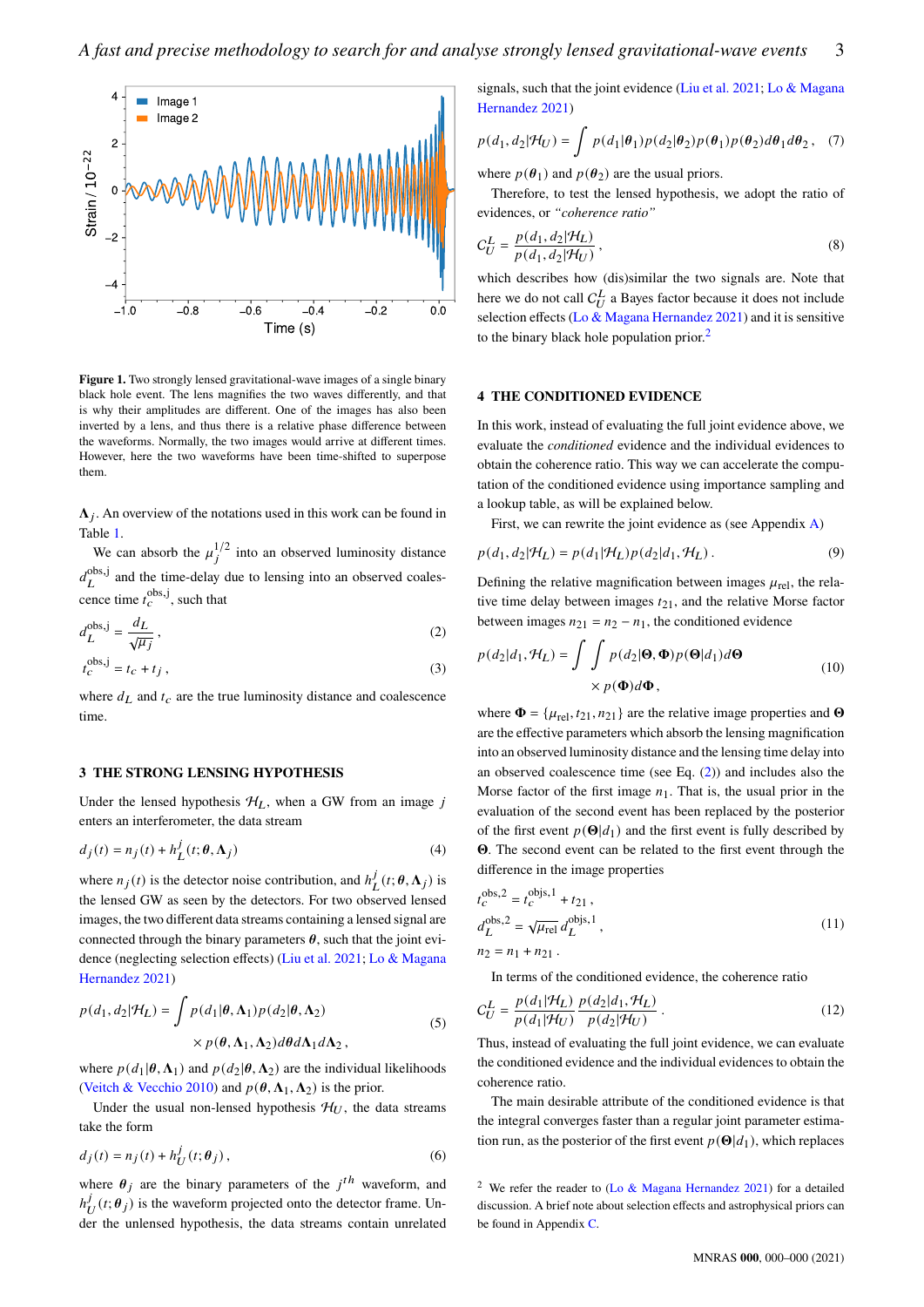| <b>Notation</b> | Set of parameters                                                          | <b>Description</b>                                                                            |
|-----------------|----------------------------------------------------------------------------|-----------------------------------------------------------------------------------------------|
|                 | $\{m_1, m_2, a_1, a_2, d_L, t_c, \dots\}$                                  | Orbital BBH parameters                                                                        |
|                 | ${m_1, m_2, a_1, a_2, d_L^{\text{obs},1}, t_c^{\text{obs},1}, n_1, \dots}$ | The observed BBH parameters and the Morse phase $n_1$ of the <i>reference image</i> (image 1) |
| $\Lambda$ :     | $\{\mu_j, t_j, n_j\}$                                                      | Lensed image properties                                                                       |
| Φ.              | $\{\mu_{\rm rel}^{j,1}, t_{j1}, n_{j1}\}\$                                 | Relative image properties (note that we define $\Phi = \Phi_1$ for convenience)               |

**Table 1.** Overview of the different vectors used in this work and their corresponding set of parameters and descriptions.

the usual prior in the conditioned evidence, is already concentrated around the relevant, shared detector-frame parameters. Indeed, the integral has reduced partially into an importance sampling problem over the shared waveform parameters.

#### <span id="page-3-0"></span>**5 EVALUATING THE CONDITIONED EVIDENCE**

There are, in principle, several ways to solve the conditioned evidence. Here we solve the conditioned evidence is by re-writing the conditioned evidence in terms of a "marginalised" likelihood

<span id="page-3-5"></span>
$$
p(d_2|d_1, \mathcal{H}_L) = \int L(\mathbf{\Phi}) p(\mathbf{\Phi}) d\mathbf{\Phi}, \qquad (13)
$$

where

$$
L(\mathbf{\Phi}) = \langle p(d_2|\mathbf{\Theta}, \mathbf{\Phi}) \rangle_{p(\mathbf{\Theta}|d_1)}, \qquad (14)
$$

the likelihood of the second event averaged over the posterior sam-ples of the first event.<sup>[3](#page-3-3)</sup>

Evaluating the conditioned evidence instead of the full joint evidence is desirable when it comes to speed, as the posterior  $p(\Theta|d_1)$ is already concentrated around the relevant waveform parameters, which accelerates the convergence of the integral. Furthermore, by recycling the posterior samples of the first event<sup>[4](#page-3-4)</sup>, we can evaluate the marginalised likelihood without having to generate new trial GW waveforms, through a lookup table. The lookup table further accelerates the computation (see Appendix [B](#page-8-1) for details).

Once we have the conditioned evidence, we have access to the posterior distributions of the lensing parameters  $p(\Phi|d_1, d_2)$ . We can then reweigh the posterior to obtain (Appendix [A\)](#page-8-0)

$$
p(\mathbf{\Theta}, \mathbf{\Phi}|d_1, d_2) \propto \frac{p(d_2|\mathbf{\Theta}, \mathbf{\Phi})}{p(d_1, d_2|\mathbf{\Phi})} p(\mathbf{\Theta}|d_1) p(\mathbf{\Phi}|d_1, d_2).
$$
 (15)

This way, we can recover the joint parameters given by the combined observation; see Fig. [3](#page-4-0) for an illustration.

We note that Eqs. [10](#page-2-5) and [13](#page-3-5) are exact relationships. However, in evaluating them, we have limited the number of samples drawn from the posterior of the first event, to make the construction of the lookup table for each sample feasible memory-wise.

We have implemented our methodology as a module to the BILBY GW parameter estimation tool [\(Ashton et al.](#page-6-31) [2019\)](#page-6-31), and named it Golum (*Gravitational-wave analysis Of Lensed and Unlensed waveform Models*). Since we apply the Morse factor to the overall waveform as in Eq.  $(1)$ , we can use IMRPHENOMPv2 [\(Khan et al.](#page-6-32) [2016b\)](#page-6-32) (a precessing-spin waveform model), IMRPhenomD [\(Khan](#page-6-33) [et al.](#page-6-33) [2016a\)](#page-6-33) (an aligned-spin waveform model) and other waveforms with precession or higher order modes in our analysis. In our trial analyses, a single evaluation of the conditioned evidence <span id="page-3-2"></span>takes less than  $O(1)$  CPU hour<sup>[5](#page-3-6)</sup>, adopting the PYMULTINEST sampler [\(Feroz et al.](#page-6-34) [2009,](#page-6-34) [2019\)](#page-6-35).

#### <span id="page-3-1"></span>**6 EXAMPLE ANALYSIS**

As a practical example, we inject the signal from a spinning, precessing binary black hole merger generated with IMRPhenomPv2, with parameters listed in the second column of Table [2,](#page-4-1) into synthetic stationary, Gaussian noise for a network of 3 detectors (LIGO-Livingston, LIGO-Hanford, and Virgo) at design sensitivity [\(Barsotti et al.](#page-6-36) [2021;](#page-6-36) [Acernese et al.](#page-6-1) [2015\)](#page-6-1). This event has a network SNR of ∼ 23. We then inject the event's lensed counterpart image, with relative magnification between the two events  $\mu_{\text{rel}} = 2$ , relative Morse factor  $n_{21} = 0.5$ , and relative time delay  $t_{21}$  = 14 hr. Throughout this analysis, we use a uniform prior for the relative magnification ( $\mu_{rel} \in [0.01, 20]$ ), the time-delay  $(t_{21} \in [t_{21} - 0.1, t_{21} + 0.1]$  s), the chirp mass ( $\mathcal{M}_c \in [10, 100]$   $M_{\odot}$ , with  $M_c = (m_1 m_2)^{3/5} / (m_1 + m_2)^{1/5}$  where  $m_{1,2}$  are the component masses), and mass ratio ( $q \in [0.1, 1]$ , with  $q = m_2/m_1$ ); the spin distribution is isotropic. The prior on the Morse factor is a discrete uniform distribution over the three possible values  $(n_1 \in \{0, 0.5, 1\})$  and the prior in Morse factor difference is a discrete uniform distribution over the four possible values  $(n_{21} \in \{0, 0.5, 1, 1.5\})^6$  $(n_{21} \in \{0, 0.5, 1, 1.5\})^6$ . These priors do not include results from lens modelling of the inferred astrophysical population of binary black holes.

<span id="page-3-8"></span>To analyse this lensed pair, we perform four nested sampling runs. Firstly, we analyse the two injections under the non-lensed hypothesis. Secondly, we estimate the parameters of one of the events under the lensing hypothesis. Thirdly, we obtain the conditioned evidence  $p(d_2|d_1, \mathcal{H}_L)$ , by sampling the second event's likelihood based on the earlier lensed parameter estimation, thereby also obtaining the relative image properties (see Fig. [2\)](#page-4-2).

Combining the four runs, we obtain the coherence ratio  $C_U^L$ . In our example lensed simulation, we find  $\log C_U^L = 23.6$ , correctly consistent with lensing. We then inject two events that are unrelated (see Table [2](#page-4-1) for the parameters) and repeat the analysis. In this case, the coherence ratio log  $C_U^L = -14$ , not consistent with lensing.

We can also combine information from the two lensed images to better constrain the binary parameters. In particular, we can use the posterior of the lensed parameters that we obtain from the combined run to reweigh the posterior samples of the first run as in Eq. [\(15\)](#page-3-8). The most notable impact is on the sky localisation, where the 90% confidence sky area improves by about a factor of two in our example case (Fig. [3\)](#page-4-0). This is particularly important for the strong

<span id="page-3-3"></span><sup>&</sup>lt;sup>3</sup> Choosing  $d_1$  to be the event with a better-constrained posterior of the two events will ensure faster convergence of the marginalized likelihood.

<span id="page-3-4"></span><sup>4</sup> To be able to use the posteriors of the first event, the analysis of the first image has been adapted to incorporate Morse factor as a discrete parameter

<span id="page-3-6"></span><sup>5</sup> This is the total time to compute the evidence for the lensed image with a *Intel(R) Core(TM) i7-9750H CPU @ 2.60GHz* processor.

<span id="page-3-7"></span><sup>&</sup>lt;sup>6</sup> The negative value  $n_{21} = -0.5$  is equivalent to the transformation  $n_{21} =$ 1.5, and the negative value  $n_{21} = -1$  is equivalent to  $n_{21} = 1$ . Thus, we do not consider them.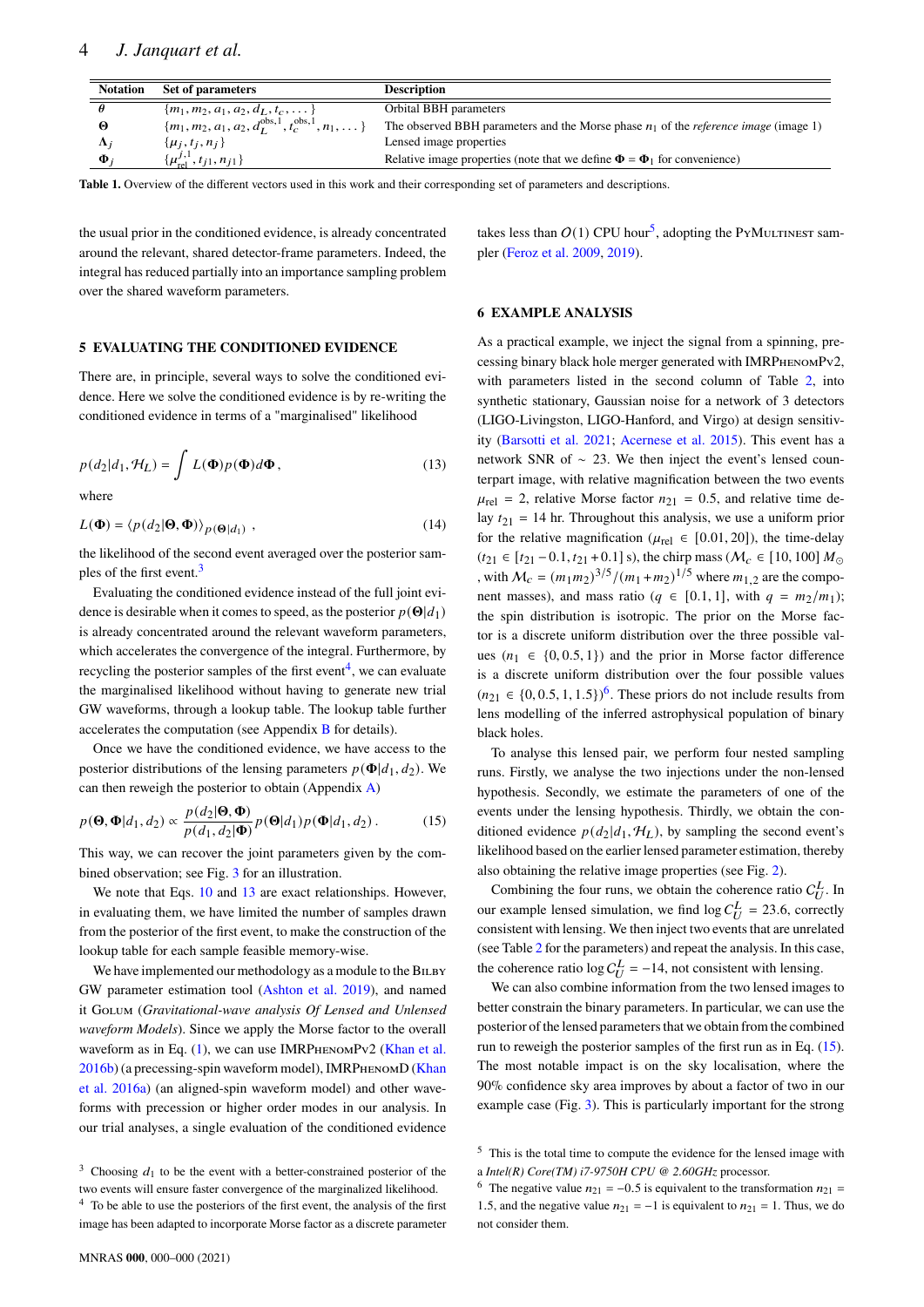| <b>Parameter</b>                                        | Value lensed event | Value unlensed event |
|---------------------------------------------------------|--------------------|----------------------|
| Mass $1(m_1)$                                           | 36.0 $M_{\odot}$   | 35.8 $M_{\odot}$     |
| Mass 2 $(m2)$                                           | 29.2 $M_{\odot}$   | 11.4 $M_{\odot}$     |
| Spin amplitude 1 $(a_1)$                                | 0.4                | 0.3                  |
| Spin amplitude 2 $(a_2)$                                | 0.3                | 0.2                  |
| Tilt angle 1 $(tilt_1)$                                 | 0.5                | 1.0                  |
| Tilt angle 2 $(tilt2)$                                  | 1.0                | 2.2                  |
| Spin vector azimutal angle $(\phi_{12})$                | 1.7                | 5.1                  |
| Precession angle about angular momentum ( $\phi_{il}$ ) | 0.3                | 2.5                  |
| Luminosity distance $(d_L)^d$                           | 1500 Mpc           | $500$ Mpc            |
| Inclination angle $(t)$                                 | 0.4                | 1.9                  |
| Wave polarization $(\psi)$                              | 2.659              | 2.7                  |
| Unlensed phase of coalescence ( $\phi_c$ )              | 1.3                | 3.7                  |
| Morse factor $(n_1)$                                    | 0.5                | $\mathbf{0}$         |
| Right ascension $(\alpha)$                              | 1.375              | 3.9                  |
| Declination ( $\delta$ )                                | $-1.2108$          | 0.22                 |
| Time of coalescence $(t_c)$                             | 1126259642.413     | 10.04                |

**Table 2.** Summary of the injection parameters used for the examples in Sec. [6.](#page-3-1) In this table and throughout the work, the angles are measured in radians.

<span id="page-4-3"></span>In the lensing framework, the distance of the event is the *apparent* one, as both images are in fact affected by the lensing parameters.



<span id="page-4-1"></span>

<span id="page-4-2"></span>Figure 2. Posterior distribution of the magnification, and time delay (recentered at zero in this figure) between two strongly lensed gravitationalwave images. The parameters are well recovered, and the difference in Morse factor is fully determined, allowing us to make inferences about the image properties. If the event pair were a part of a strongly lensed quadruplet lensed by a galaxy, the first image type would likely be Type-I and the second one Type-II. The injected values are  $\mu_{rel} = 2$ ,  $n_{21} = 0.5$ , and  $t_{21} = 50400 \text{ s} = 14 \text{ hr}.$ 

lensing science case, as an improved sky localisation might help narrow down the number of possible host galaxies when combining the GW information with electromagnetic data [\(Hannuksela et al.](#page-6-20) [2020\)](#page-6-20).

As an additional example, we analyse a sub-threshold trigger (a signal hidden in the noise background). In a targeted sub-threshold search, one uses a template bank to cover the source parameters posteriors recovered from the primary super-threshold event [\(Li](#page-7-24) [et al.](#page-7-24) [2019a;](#page-7-24) [McIsaac et al.](#page-7-25) [2020\)](#page-7-25) – such searches may uncover many additional candidates, which would need to be analysed. We  $\frac{1}{20}$   $\frac{1}{20}$   $\frac{1}{20}$   $\frac{1}{20}$   $\frac{1}{20}$   $\frac{1}{20}$   $\frac{1}{20}$   $\frac{1}{20}$   $\frac{1}{20}$   $\frac{1}{20}$  super-threshold event has already been observed and the super-threshold event has already been observed and the

<span id="page-4-0"></span>**Figure 3.** The combined sky location (right ascension  $\alpha$  and declination  $\delta$ ) of two strongly lensed gravitational-wave images. The black distributions refer to the posteriors from the analysis of the first image only, and the green distributions are the results when the two images are combined. The detection of several images significantly reduces the 90% credible region.

identical parameters to the event described in the earlier example). The lensing parameters for this event are  $\mu_{\text{rel}} = 25^7$  $\mu_{\text{rel}} = 25^7$ ,  $n_2 = 1$ , and  $t_{21}$  = 16 hr, leading to a network SNR of ~ 5.5, which is below the value typically required for detection.

The resulting posteriors are shown in Fig. [4.](#page-5-2) We recover injected values, but (as expected) the relative magnification measurement is less accurate than it is for typical super-threshold events. The coherence ratio  $\log C_U^L = 9.3$ , consistent with lensing.

<span id="page-4-4"></span><sup>7</sup> For this search, the prior for the relative magnification was extended to cover the [0.01, 50] interval.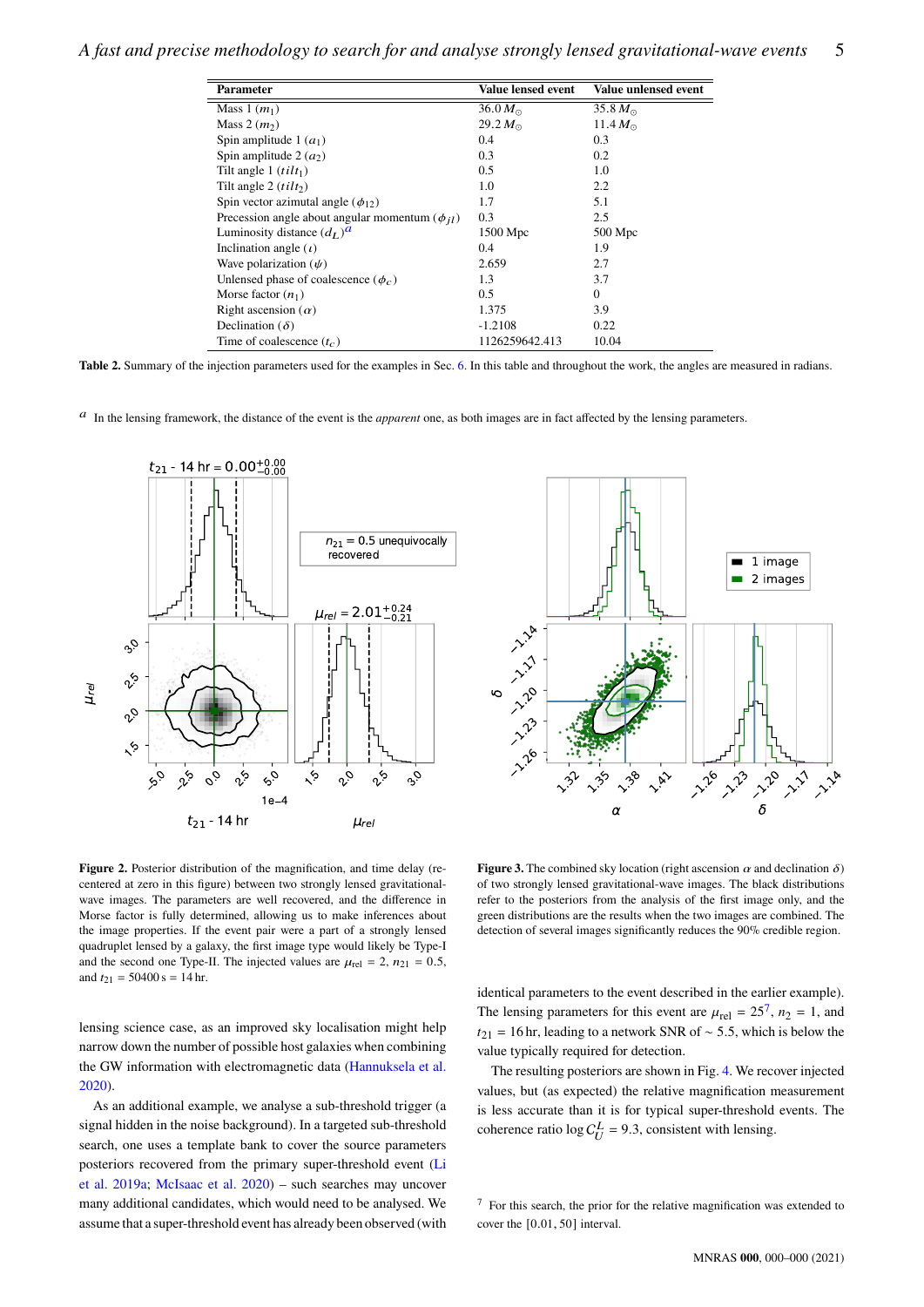



<span id="page-5-2"></span>**Figure 4.** Posterior distribution of the magnification, and time delay (recentered at zero) between two strongly lensed gravitational-wave images, where one of the events is sub-threshold (with an SNR of ∼ 5.5). The simulated relative magnification  $\mu_{rel} = 25$ , relative Morse factor  $n_{21} = 0.5$ , and relative time delay  $t_{21} = 57600 \text{ s} = 16 \text{ hr}$ . The parameters are well recovered and the Morse factor difference is also uniquely recovered in this scenario.

#### <span id="page-5-0"></span>**7 MULTIPLE IMAGE ANALYSES**

In practice, strong lensing will often produce more than two images [\(Schneider et al.](#page-7-26) [1992b\)](#page-7-26). Our approach enables one to study multiple images within a Bayesian framework in a computationally tractable way. The methodology detailed below is applicable to any number of images produced by strong lensing (see also [\(Lo](#page-7-7) [& Magana Hernandez](#page-7-7) [2021\)](#page-7-7) for a derivation in the context of full joint parameter estimation).  $\sum_{i=1}^{n} \sum_{j=1}^{n} \sum_{j=1}^{n} \sum_{k=1}^{n} \sum_{k=1}^{n} \sum_{k=1}^{n} \sum_{k=1}^{n} \sum_{k=1}^{n} \sum_{k=1}^{n} \sum_{k=1}^{n} \sum_{k=1}^{n} \sum_{k=1}^{n} \sum_{k=1}^{n} \sum_{k=1}^{n} \sum_{k=1}^{n} \sum_{k=1}^{n} \sum_{k=1}^{n} \sum_{k=1}^{n} \sum_{k=1}^{n} \sum_{k=1}^{n} \sum_{k=1}^{n} \sum_{k=1}^{n}$ 

Under the hypothesis that  $N$  individual GW events are lensed, their detector-frame parameters are related to one another, while, under the unlensed hypothesis, they are not. Accounting for multiple images, the coherence ratio

$$
C_U^L = \frac{p(d_1, \dots, d_N | \mathcal{H}_L)}{p(d_1, \dots, d_N | \mathcal{H}_U)},
$$
\n(16)

with the numerator

$$
p(d_1, \ldots, d_N | \mathcal{H}_L)
$$
  
=  $p(d_1 | \mathcal{H}_L) \prod_{i=2}^N p(d_i | d_1, \ldots, d_{i-1}, \mathcal{H}_L),$  (17)

and the denominator

$$
p(d_1, \dots, d_N | \mathcal{H}_U) = \prod_{i=1}^N p(d_i | \mathcal{H}_U).
$$
 (18)

The conditioned evidence for the  $i<sup>th</sup>$  image can then be solved similarly to the case with two images (see Eq. $(13)$ ):

$$
p(d_i|d_1,\ldots,d_{i-1},\mathcal{H}_L) = \int L_i(\mathbf{\Phi}_i)p(\mathbf{\Phi}_i)d\mathbf{\Phi}_i, \qquad (19)
$$

where  $\Phi_i$  represents the lensing parameters for the  $i^{th}$  image, i.e. the parameters linking the first observed image to the one under

<span id="page-5-3"></span>**Figure 5.** The 90% credible region of the sky location of a strongly lensed gravitational-wave singlet (black), pair (green), triplet (blue), and quadruplet (red). There is a clear improvement in the sky localization with the addition of every gravitational-wave image. The final 90% confidence sky area is ~  $2 \text{ deg}^2$  in this example. An improved sky localization might be particularly useful for lensed host galaxy localization.

obtained by taking the average over the reweighed samples resulting from the run for the  $(i - 1)<sup>th</sup>$  image:

$$
L_i(\Phi_i)
$$
  
=  $\langle p(d_i|\Theta, \Phi_i, n_2, \dots, n_{i-1}) \rangle_{p(\Theta, n_2, \dots, n_{i-1}|d_1, \dots, d_{i-1})}$  (20)

Finally, the combined posterior distribution

$$
p(\mathbf{\Theta}, \mathbf{\Phi}_i, n_2, \dots n_{i-1} | d_1, \dots, d_i)
$$

$$
\propto \frac{p(d_i | \mathbf{\Theta}, \mathbf{\Phi}_i, n_2, \dots n_{i-1})}{L_i(\mathbf{\Phi}_i)}
$$

$$
\times p(\mathbf{\Theta}, n_2, \dots n_{i-1} | d_1, \dots d_{i-1})
$$

$$
\times p(\mathbf{\Phi}_i | d_1, \dots, d_i).
$$
(21)

Indeed, to analyse a set of images, one uses the posterior of the first image as a prior for the analysis of the second image; then, the posterior of the combined first two events for the analysis of the third image; *ad infinitum* until all images have been analysed.

# <span id="page-5-1"></span>**8 QUADRUPLE IMAGE ANALYSIS: SKY LOCALISATION**

Let us analyse an example quadruplet of lensed images. We assume that the first and second images have the same parameters as in Sec. [6.](#page-3-1) We inject two more lensed signals, with relative magnifications of 4 and 5, time delays of 16 hours and 21 hours, and Morse factors  $n_3 = 0$  and  $n_4 = 1$ , respectively.

We begin by analysing the first two images. We then use the reweighed samples obtained from the joint analysis of the first two images to analyse the third image. As a consequence, we retrieve the lensing parameters  $p(\Phi_3|d_1, d_2, d_3, H_L)$  and the conditioned evidence  $p(d_3|d_1, d_2, \mathcal{H}_L)$  for the third image. We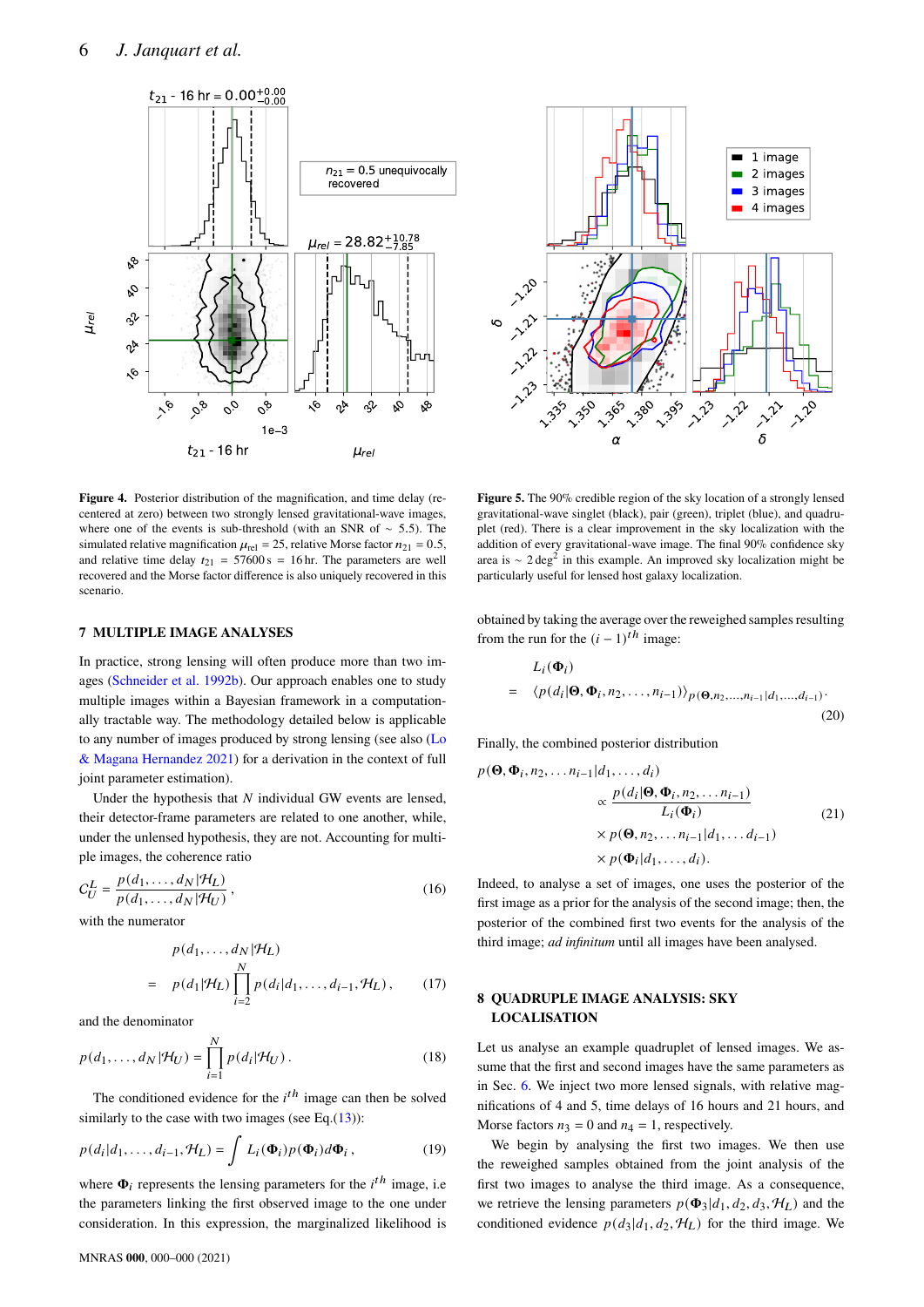then reweigh the posterior samples from the second run with the results from third, obtaining  $p(\boldsymbol{\Theta}, \boldsymbol{\Phi}_3|d_1, d_2, d_3)$ . Using those reweighed samples, we analyse the fourth image similarly, obtaining  $p(\mathbf{\Theta}, \mathbf{\Phi}_4|d_1, d_2, d_3, d_4)$ .

A particularly noteworthy improvement is in the sky localization, which we show in Fig. [5.](#page-5-3) The initial 90% sky area of  $\sim 20 \text{ deg}^2$  of the first image is reduced to a final area of  $\sim 2 \text{ deg}^2$  when accounting for the four images. Such an improvement is particularly important for studies involving lensed host galaxy localisation, which rely on an accurate sky map estimate [\(Hannuksela et al.](#page-6-20) [2020\)](#page-6-20). The entire analysis was performed in around  $12$  CPU hours<sup>[8](#page-6-37)</sup>.

#### <span id="page-6-27"></span>**9 CONCLUSIONS**

This work introduces an approximate joint parameter estimation methodology, which allows for fast and precise strong lensing analyses. We have demonstrated its use in the analysis of simulated lensed and unlensed events.

Such a methodology enables us to analyse lensed events at a relatively high accuracy with low computational cost. Furthermore, it enables quick multiple-image analyses. The combination of speed and precision allowed by our method will likely become crucial in the future when we expect the number of detected individual events, each of which could, in principle, be a lensed image, to rise rapidly. Future work may focus on more realistic population priors and selection effects [\(Lo & Magana Hernandez](#page-7-7) [2021\)](#page-7-7). We anticipate this methodology to play a complementary role to the existing posterior-overlap [\(Haris et al.](#page-6-12) [2018\)](#page-6-12) and joint parameter estimation [\(Liu et al.](#page-7-6) [2021;](#page-7-6) [Lo & Magana Hernandez](#page-7-7) [2021\)](#page-7-7) methodologies, where its role would be to perform strong lensing estimates and multiple-image analyses in an accelerated fashion – situated between the two existing methodologies in terms of speed and precision. A three-tier analysis may be possible in the future, where we first analyse the strongly lensed events with a posterioroverlap method, after which we analyse a reduced set of events with our methodology, and finally, the best candidate(s) could be passed to the joint parameter estimation.

#### **ACKNOWLEDGEMENTS**

The authors thank Rico Ka Lok Lo, and Chinmay Kalaghatgi for their useful comments and feedback throughout this work. We also thank Tjonnie Li, Eungwang Seo, Isaac Wong, Leon Koopmans, Ewoud Wempe, and Renske Wierda for useful discussion and insight; we thank Thomas E. Collett for discussion on related projects. J.J, O.A.H, K.H, and C.V.D.B. are supported by the research program of the Netherlands Organisation for Scientific Research (NWO). The authors are grateful for computational resources provided by the LIGO Laboratory and supported by the National Science Foundation Grants No. PHY-0757058 and No. PHY-0823459.

## **DATA AVAILABILITY**

The data underlying this article will be shared in reasonable request to the corresponding authors.

#### **REFERENCES**

- <span id="page-6-0"></span>Aasi J., et al., 2015, [Class. Quant. Grav.,](http://dx.doi.org/10.1088/0264-9381/32/7/074001) 32, 074001
- <span id="page-6-3"></span><span id="page-6-2"></span>Abbott B. P., et al., 2019, [Phys. Rev. X,](http://dx.doi.org/10.1103/PhysRevX.9.031040) 9, 031040
- Abbott R., et al., 2020, arXiv e-prints, p. arXiv:2010.14527
- <span id="page-6-1"></span>Acernese F., et al., 2015, [Class. Quant. Grav.,](http://dx.doi.org/10.1088/0264-9381/32/2/024001) 32, 024001
- <span id="page-6-5"></span>Akutsu T., et al., 2019, [Nature Astron.,](http://dx.doi.org/10.1038/s41550-018-0658-y) 3, 35
- <span id="page-6-6"></span>Akutsu T., et al., 2020, arXiv e-prints, p. arXiv:2005.05574
- <span id="page-6-31"></span>Ashton G., et al., 2019, [Astrophys. J. Suppl.,](http://dx.doi.org/10.3847/1538-4365/ab06fc) 241, 27
- <span id="page-6-4"></span>Aso Y., Michimura Y., Somiya K., Ando M., Miyakawa O., Sekiguchi T., Tatsumi D., Yamamoto H., 2013, [Phys. Rev. D,](http://dx.doi.org/10.1103/PhysRevD.88.043007) 88, 043007
- <span id="page-6-22"></span>Baker T., Trodden M., 2017, [Phys. Rev. D,](http://dx.doi.org/10.1103/PhysRevD.95.063512) 95, 063512
- <span id="page-6-36"></span>Barsotti L., Fritschel P., Evans M., Gras S., 2021, Advanced LIGO anticipated sensitivity curves, [https://dcc.ligo.org/](https://dcc.ligo.org/LIGO-T1800044/public) [LIGO-T1800044/public](https://dcc.ligo.org/LIGO-T1800044/public)
- <span id="page-6-21"></span><span id="page-6-13"></span>Cao Z., Li L.-F., Wang Y., 2014, [Phys. Rev. D,](http://dx.doi.org/10.1103/PhysRevD.90.062003) 90, 062003
- Cao S., Qi J., Cao Z., Biesiada M., Li J., Pan Y., Zhu Z.-H., 2019, [Sci. Rep.,](http://dx.doi.org/10.1038/s41598-019-47616-4) 9, 11608
- <span id="page-6-18"></span>Cheung M. H. Y., Gais J., Hannuksela O. A., Li T. G. F., 2021, [MNRAS,](http://dx.doi.org/10.1093/mnras/stab579) 503, 3326
- <span id="page-6-15"></span>Christian P., Vitale S., Loeb A., 2018, [Phys. Rev. D,](http://dx.doi.org/10.1103/PhysRevD.98.103022) 98, 103022
- <span id="page-6-28"></span>Collett T. E., Bacon D. J., 2016, [Mon. Not. Roy. Astron. Soc.,](http://dx.doi.org/10.1093/mnras/stv2791) 456, 2210
- <span id="page-6-30"></span>Collett T. E., et al., 2017, [Astrophys. J.,](http://dx.doi.org/10.3847/1538-4357/aa76e6) 843, 148
- <span id="page-6-29"></span>Dahle H., et al., 2013, [ApJ,](http://dx.doi.org/10.1088/0004-637X/773/2/146) [773, 146](https://ui.adsabs.harvard.edu/abs/2013ApJ...773..146D)
- <span id="page-6-8"></span>Dai L., Venumadhav T., 2017, arXiv e-prints, p. arXiv:1702.04724
- <span id="page-6-10"></span>Dai L., Venumadhav T., Sigurdson K., 2017, [Phys. Rev. D,](http://dx.doi.org/10.1103/PhysRevD.95.044011) 95, 044011
- <span id="page-6-38"></span>Dai L., Zackay B., Venumadhav T., Roulet J., Zaldarriaga M., 2020, arXiv e-prints, p. arXiv:2007.12709
- <span id="page-6-7"></span>Deguchi S., Watson W. D., 1986, [Phys. Rev. D,](http://dx.doi.org/10.1103/PhysRevD.34.1708) 34, 1708
- <span id="page-6-26"></span>Diego J. M., 2020, [Phys. Rev. D,](http://dx.doi.org/10.1103/PhysRevD.101.123512) 101, 123512
- <span id="page-6-9"></span>Ezquiaga J. M., Holz D. E., Hu W., Lagos M., Wald R. M., 2021, [Phys.](http://dx.doi.org/10.1103/PhysRevD.103.064047) [Rev. D,](http://dx.doi.org/10.1103/PhysRevD.103.064047) 103, 064047
- <span id="page-6-23"></span>Fan X.-L., Liao K., Biesiada M., Piorkowska-Kurpas A., Zhu Z.-H., 2017, [Phys. Rev. Lett.,](http://dx.doi.org/10.1103/PhysRevLett.118.091102) 118, 091102
- <span id="page-6-34"></span>Feroz F., Hobson M., Bridges M., 2009, [Mon. Not. Roy. Astron. Soc.,](http://dx.doi.org/10.1111/j.1365-2966.2009.14548.x) 398, 1601
- <span id="page-6-35"></span>Feroz F., Hobson M., Cameron E., Pettitt A., 2019, [Open J. Astrophys.,](http://dx.doi.org/10.21105/astro.1306.2144) 2, 10
- <span id="page-6-24"></span>Goyal S., Haris K., Mehta A. K., Ajith P., 2021, [Phys. Rev. D,](http://dx.doi.org/10.1103/PhysRevD.103.024038) 103, 024038
- <span id="page-6-17"></span>Hannuksela O. A., Haris K., Ng K. K. Y., Kumar S., Mehta A. K., Keitel D., Li T. G. F., Ajith P., 2019, [Astrophys. J. Lett.,](http://dx.doi.org/10.3847/2041-8213/ab0c0f) 874, L2
- <span id="page-6-20"></span>Hannuksela O. A., Collett T. E., Çalişkan M., Li T. G., 2020, [Mon. Not.](http://dx.doi.org/10.1093/mnras/staa2577) [Roy. Astron. Soc.,](http://dx.doi.org/10.1093/mnras/staa2577) 498, 3395
- <span id="page-6-12"></span>Haris K., Mehta A. K., Kumar S., Venumadhav T., Ajith P., 2018, arXiv e-prints, p. arXiv:1807.07062
- <span id="page-6-16"></span>Jit Singh A., Li I. S. C., Hannuksela O. A., Li T. G. F., Kim K., 2018, arXiv e-prints, [p. arXiv:1810.07888](https://ui.adsabs.harvard.edu/abs/2018arXiv181007888J)
- <span id="page-6-25"></span>Jung S., Shin C. S., 2019, [Phys. Rev. Lett.,](http://dx.doi.org/10.1103/PhysRevLett.122.041103) 122, 041103
- <span id="page-6-33"></span>Khan S., Husa S., Hannam M., Ohme F., Pürrer M., Forteza X. J., Bohé A., 2016a, [Phys. Rev. D,](http://dx.doi.org/10.1103/PhysRevD.93.044007) 93, 044007
- <span id="page-6-32"></span>Khan S., Husa S., Hannam M., Ohme F., Pürrer M., Jiménez Forteza X., Bohé A., 2016b, [Phys. Rev. D,](http://dx.doi.org/10.1103/PhysRevD.93.044007) 93, 044007
- <span id="page-6-19"></span>Kim K., Lee J., Yuen R. S. H., Akseli Hannuksela O., Li T. G. F., 2020, arXiv e-prints, [p. arXiv:2010.12093](https://ui.adsabs.harvard.edu/abs/2020arXiv201012093K)
- <span id="page-6-14"></span>Lai K.-H., Hannuksela O. A., Herrera-Martín A., Diego J. M., Broadhurst T., Li T. G. F., 2018, [Phys. Rev. D,](http://dx.doi.org/10.1103/PhysRevD.98.083005) 98, 083005
- <span id="page-6-11"></span>Li S.-S., Mao S., Zhao Y., Lu Y., 2018, [Mon. Not. Roy. Astron. Soc.,](http://dx.doi.org/10.1093/mnras/sty411) 476, 2220

<span id="page-6-37"></span><sup>8</sup> This corresponds to the time needed to infer the lensed parameters and reweigh the posteriors for the three images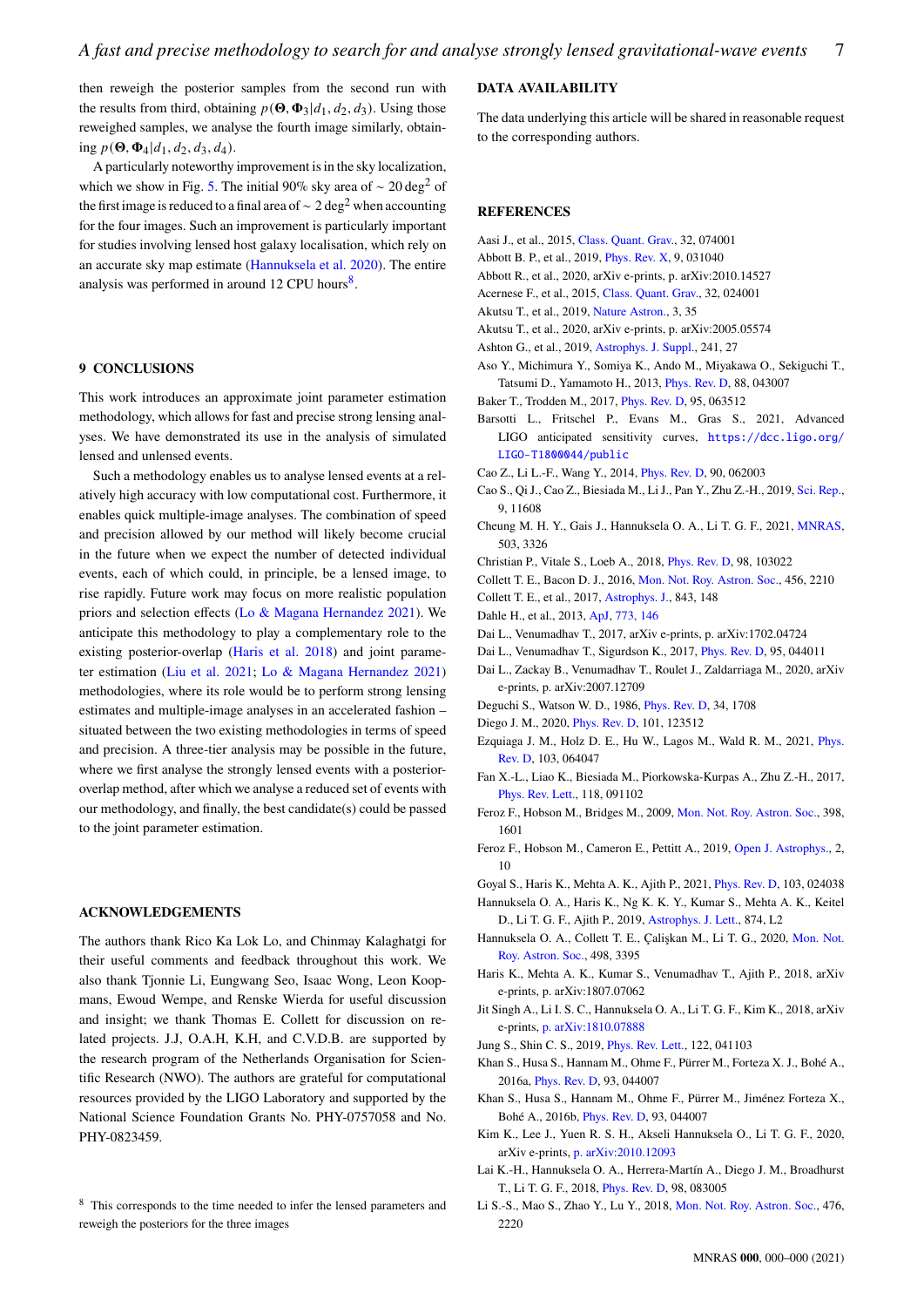# 8 *J. Janquart et al.*

- <span id="page-7-24"></span>Li A. K. Y., Lo R. K. L., Sachdev S., Chan C. L., Lin E. T., Li T. G. F., Weinstein A. J., 2019a, arXiv e-prints, p. arXiv:1904.06020
- <span id="page-7-20"></span>Li Y., Fan X., Gou L., 2019b, [Astrophys. J.,](http://dx.doi.org/10.3847/1538-4357/ab037e) 873, 37
- <span id="page-7-19"></span>Liao K., Fan X.-L., Ding X.-H., Biesiada M., Zhu Z.-H., 2017, [Nature](http://dx.doi.org/10.1038/s41467-017-01152-9) [Commun.,](http://dx.doi.org/10.1038/s41467-017-01152-9) 8, 1148
- <span id="page-7-6"></span>Liu X., Magaña Hernandez I., Creighton J., 2021, [ApJ,](http://dx.doi.org/10.3847/1538-4357/abd7eb) [908, 97](https://ui.adsabs.harvard.edu/abs/2021ApJ...908...97L)
- <span id="page-7-7"></span>Lo R. K. L., Magana Hernandez I., 2021, arXiv e-prints, p. arXiv:2104.09339
- <span id="page-7-27"></span>Mandel I., Farr W. M., Gair J. R., 2019, [MNRAS,](http://dx.doi.org/10.1093/mnras/stz896) [486, 1086](https://ui.adsabs.harvard.edu/abs/2019MNRAS.486.1086M)
- <span id="page-7-25"></span>McIsaac C., Keitel D., Collett T., Harry I., Mozzon S., Edy O., Bacon D., 2020, [Phys. Rev. D,](http://dx.doi.org/10.1103/PhysRevD.102.084031) 102, 084031
- <span id="page-7-15"></span>Meena A. K., Bagla J. S., 2020, [Mon. Not. Roy. Astron. Soc.,](http://dx.doi.org/10.1093/mnras/stz3509) 492, 1127
- <span id="page-7-3"></span>Nakamura T. T., 1998, [Phys. Rev. Lett.,](http://dx.doi.org/10.1103/PhysRevLett.80.1138) 80, 1138
- <span id="page-7-8"></span>Ng K. K. Y., Wong K. W. K., Broadhurst T., Li T. G. F., 2018, [Physical](http://dx.doi.org/10.1103/PhysRevD.97.023012) [Review D,](http://dx.doi.org/10.1103/PhysRevD.97.023012) 97, 023012
- <span id="page-7-5"></span>Oguri M., 2018, [Mon. Not. Roy. Astron. Soc.,](http://dx.doi.org/10.1093/mnras/sty2145) 480, 3842
- <span id="page-7-21"></span>Oguri M., Takahashi R., 2020, [Astrophys. J.,](http://dx.doi.org/10.3847/1538-4357/abafab) 901, 58
- <span id="page-7-1"></span>Ohanian H. C., 1974, [International Journal of Theoretical Physics,](http://dx.doi.org/10.1007/BF01810927) [9, 425](https://ui.adsabs.harvard.edu/abs/1974IJTP....9..425O)
- <span id="page-7-16"></span>Pagano G., Hannuksela O. A., Li T. G. F., 2020, [Astron. Astrophys.,](http://dx.doi.org/10.1051/0004-6361/202038730) 643, A167
- <span id="page-7-14"></span>Pang P. T. H., Hannuksela O. A., Dietrich T., Pagano G., Harry I. W., 2020, [MNRAS,](http://dx.doi.org/10.1093/mnras/staa1430) [495, 3740](https://ui.adsabs.harvard.edu/abs/2020MNRAS.495.3740P)
- <span id="page-7-12"></span>Robertson A., Smith G. P., Massey R., Eke V., Jauzac M., Bianconi M., Ryczanowski D., 2020, [MNRAS,](http://dx.doi.org/10.1093/mnras/staa1429) 495, 3727
- <span id="page-7-13"></span>Ryczanowski D., Smith G. P., Bianconi M., Massey R., Robertson A., Jauzac M., 2020, [Mon. Not. Roy. Astron. Soc.,](http://dx.doi.org/10.1093/mnras/staa1274) 495, 1666
- <span id="page-7-22"></span>Schneider P., Ehlers J., Falco E., 1992a, Springer-Verlag
- <span id="page-7-26"></span>Schneider P., Ehlers J., Falco E. E., 1992b, Gravitational Lenses, [doi:10.1007/978-3-662-03758-4.](http://dx.doi.org/10.1007/978-3-662-03758-4. )
- <span id="page-7-17"></span>Sereno M., Jetzer P., Sesana A., Volonteri M., 2011, [Mon. Not. Roy. Astron.](http://dx.doi.org/10.1111/j.1365-2966.2011.18895.x) [Soc.,](http://dx.doi.org/10.1111/j.1365-2966.2011.18895.x) 415, 2773
- <span id="page-7-10"></span>Smith G., et al., 2017, [IAU Symp.,](http://dx.doi.org/10.1017/S1743921318003757) 338, 98
- <span id="page-7-9"></span>Smith G. P., Jauzac M., Veitch J., Farr W. M., Massey R., Richard J., 2018, [Mon. Not. Roy. Astron. Soc.,](http://dx.doi.org/10.1093/mnras/sty031) 475, 3823
- <span id="page-7-11"></span>Smith G. P., Robertson A., Bianconi M., Jauzac M., 2019, arXiv e-prints, [p. arXiv:1902.05140](https://ui.adsabs.harvard.edu/abs/2019arXiv190205140S)
- <span id="page-7-0"></span>Somiya K., 2012, [Class. Quant. Grav.,](http://dx.doi.org/10.1088/0264-9381/29/12/124007) 29, 124007
- <span id="page-7-4"></span>Takahashi R., Nakamura T., 2003, [Astrophys. J.,](http://dx.doi.org/10.1086/377430) 595, 1039
- <span id="page-7-23"></span>Veitch J., Vecchio A., 2010, [Phys. Rev.,](http://dx.doi.org/10.1103/PhysRevD.81.062003) D81, 062003
- <span id="page-7-2"></span>Wang Y., Stebbins A., Turner E. L., 1996, [Phys. Rev. Lett.,](http://dx.doi.org/10.1103/PhysRevLett.77.2875) 77, 2875
- <span id="page-7-18"></span>Yu H., Zhang P., Wang F.-Y., 2020, [Mon. Not. Roy. Astron. Soc.,](http://dx.doi.org/10.1093/mnras/staa1952) 497, 204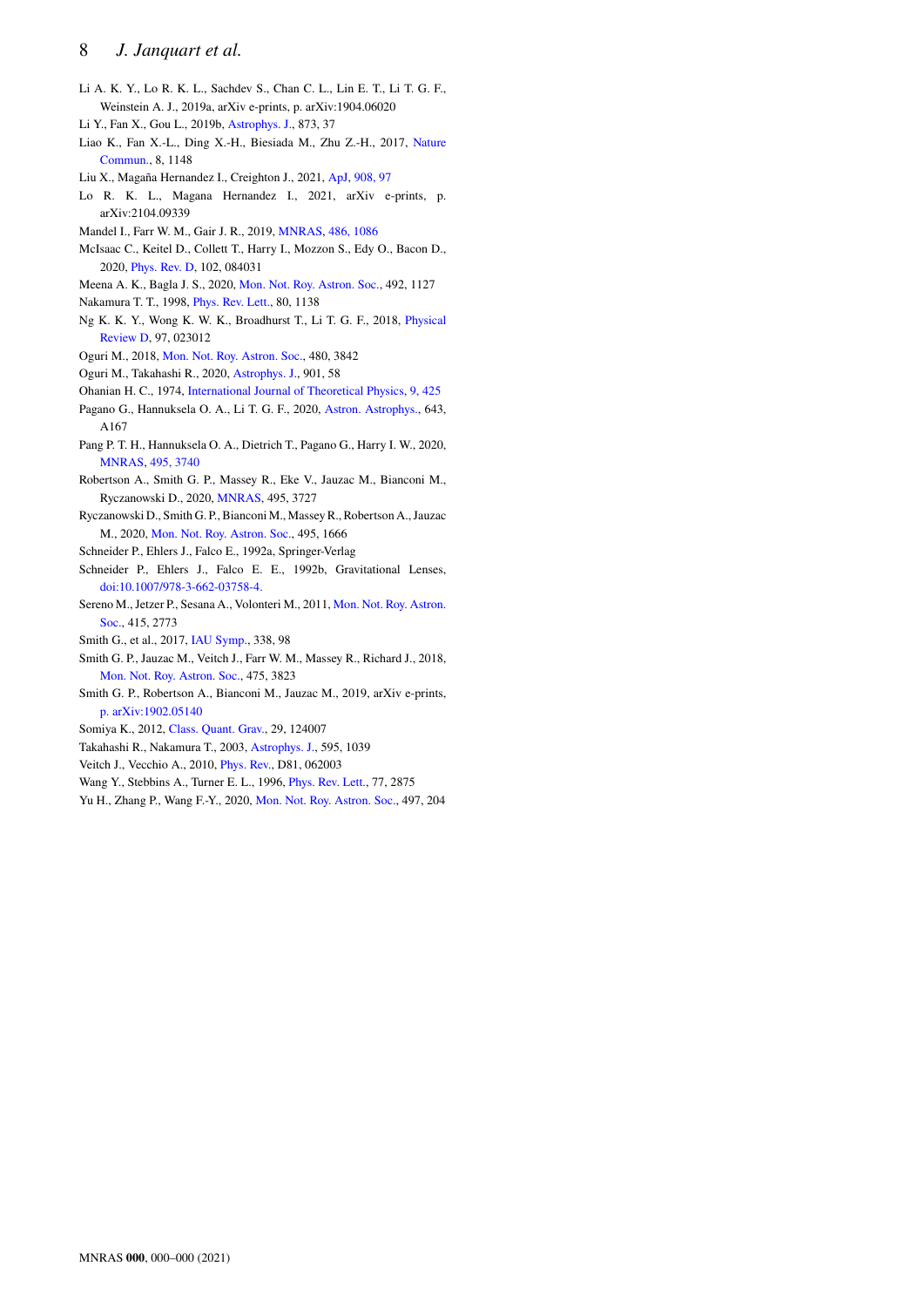# <span id="page-8-0"></span>**APPENDIX A: DETAILS OF THE BAYESIAN FRAMEWORK**

#### **A1 Marginalized likelihood**

Denoting  $\Theta$  as the set of biased parameters and Morse factor for the reference image, and  $\Phi$  as the set of lensed parameters, the joint likelihood under the strong lensing hypothesis

$$
p(d_1, d_2|\mathcal{H}_L) = \iint p(d_1|\mathbf{\Theta}, \mathcal{H}_L) p(d_2|\mathbf{\Theta}, \mathbf{\Phi}, \mathcal{H}_L) p(\mathbf{\Theta}|\mathcal{H}_L) p(\mathbf{\Phi}|\mathcal{H}_L) d\mathbf{\Theta} d\mathbf{\Phi}
$$
  
=  $p(d_1|\mathcal{H}_L) \iint p(\mathbf{\Theta}|d_1, \mathcal{H}_L) p(d_2|\mathbf{\Theta}, \mathbf{\Phi}, \mathcal{H}_L) P(\mathbf{\Phi}|\mathcal{H}_L) d\mathbf{\Theta} d\mathbf{\Phi}$   
=  $p(d_1|\mathcal{H}_L) \iint p(d_2, \mathbf{\Theta}, \mathbf{\Phi}|d_1, \mathcal{H}_L) d\mathbf{\Theta} d\mathbf{\Phi}$   
=  $p(d_1|\mathcal{H}_L) p(d_2|d_1, \mathcal{H}_L).$  (A1)

The likelihood under the unlensed hypothesis

$$
p(d_1, d_2|\mathcal{H}_U) = p(d_1|\mathcal{H}_U)p(d_2|\mathcal{H}_U). \tag{A2}
$$

Inserting the joint likelihood expressions into the expression for the coherence ratio, we obtain

$$
C_U^L = \frac{p(d_1|\mathcal{H}_L)}{p(d_1|\mathcal{H}_U)} \frac{p(d_2|d_1, \mathcal{H}_L)}{p(d_2|\mathcal{H}_U)}
$$
(A3)

The conditioned evidence

 $p($ 

$$
p(d_2|d_1, \mathcal{H}_L) = \int \int p(d_2, \mathbf{\Theta}, \mathbf{\Phi}|d_1, \mathcal{H}_L) d\mathbf{\Theta} d\mathbf{\Phi}
$$
  
= 
$$
\int p(\mathbf{\Phi}|\mathcal{H}_L) \int p(d_2|\mathbf{\Theta}, \mathbf{\Phi}, \mathcal{H}_L) p(\mathbf{\Theta}|d_1, \mathcal{H}_L) d\mathbf{\Theta} d\mathbf{\Phi}
$$
  
= 
$$
\int \langle L_2(\mathbf{\Theta}, \mathbf{\Phi}) \rangle_{p(\mathbf{\Theta}|d_1, \mathcal{H}_L)} p(\mathbf{\Phi}|\mathcal{H}_L) d\mathbf{\Phi}
$$
  
= 
$$
\int L(\mathbf{\Phi}) p(\mathbf{\Phi}|\mathcal{H}_L) d\mathbf{\Phi}.
$$
 (A4)

This approximation reduces the 19D (assuming generic spins) integral to a 3D integral by using the posterior distributions of the first event for the source parameters. This expression is the key to our importance sampling method, giving rise to a significant speed-up.

#### **A2 Development for the posterior re-sampling**

The probability to have both the source and lensing parameters

$$
p(\mathbf{\Theta}, \mathbf{\Phi}|d_1, d_2) = p(\mathbf{\Theta}|\mathbf{\Phi}, d_1, d_2)p(\mathbf{\Phi}|d_1, d_2).
$$
 (A5)

However, the probability to have the source parameters given the lensed parameters and the two data streams

$$
\Theta|\Phi, d_1, d_2) = \frac{p(d_1, d_2|\Theta, \Phi) p(\Theta|\Phi)}{p(d_1, d_2|\Phi)}\tag{A6}
$$

$$
= \frac{p(d_2|d_1,\theta,\Phi,n_1) p(d_1|\Theta,\Phi) p(\Theta|\Phi)}{p(d_1,d_2|\Phi)} \tag{A7}
$$

$$
:\frac{p(d_2|\mathbf{\Theta},\mathbf{\Phi})p(\mathbf{\Theta}|d_1)}{L(\mathbf{\Phi})}.
$$
 (A8)

To go from the second to the third line, we used  $p(d_1, d_2 | \mathbf{\Phi}) = L_{max}(\mathbf{\Phi})$  (which is the output of GOLUM),  $p(d_2 | d_1, \mathbf{\Theta}, \mathbf{\Phi}) = p(d_2 | \mathbf{\Theta}, \mathbf{\Phi})$ (conditional independence of the second data set on the first given all the parameters),  $p(d_1|\mathbf{\Theta}, \mathbf{\Phi}) = p(d_1|\mathbf{\Theta})$  (independence of the first data-steam on the lensing parameters), and  $p(\Theta|\Phi) = p(\Theta)$  (independence of the source parameters on the lensing parameters).

Inserting the second expression in the first,

∝

$$
p(\mathbf{\Theta}, \mathbf{\Phi}|d_1, d_2) \propto \frac{p(d_2|\mathbf{\Theta}, \mathbf{\Phi})}{L(\mathbf{\Phi})} p(\mathbf{\Theta}|d_1) p(\mathbf{\Phi}|d_1, d_2).
$$
 (A9)

#### <span id="page-8-1"></span>**APPENDIX B: FAST LIKELIHOOD COMPUTATION**

As described in Appendix [A,](#page-8-0)  $L(\Phi)$  is obtained by averaging  $L_2(\Theta, \Phi)$  over a subset of posteriors samples for  $\Theta$  taken from  $p(\Theta|d_1)$ . The computation of  $L(\Phi)$  can be speed-up by decomposing the  $L_2(\Theta, \Phi)$  dependencies on  $\Theta$  and  $\Phi$ .

Let  $\{d_i^j\}$  $\begin{bmatrix}j\\1\end{bmatrix}$  and  $\begin{bmatrix}d_2^j\\1\end{bmatrix}$  $\begin{bmatrix} j \\ 2 \end{bmatrix}$  be the data sets corresponding to image 1 and image 2 respectively, with j denoting the detector index. The log likelihood for the second image can be written as,

<span id="page-8-2"></span>
$$
2\ln L_2(\mathbf{\Theta}, \mathbf{\Phi}) = \sum_j \langle d_2^j - h^j(\mathbf{\Theta}, \mathbf{\Phi}) | d_2^j - h^j(\mathbf{\Theta}, \mathbf{\Phi}) \rangle
$$
  
= 
$$
\sum_j \langle d_2^j | d_2^j \rangle + \frac{1}{\mu_{rel}} \langle h^j(\mathbf{\Theta}) | h^j(\mathbf{\Theta}) \rangle - 2 \frac{1}{\sqrt{\mu_{rel}}} \langle d_2^j | h^j(\mathbf{\Theta}) e^{2\pi i f t_{21} - i\pi n_{21} sign(f)} \rangle,
$$
 (B1)